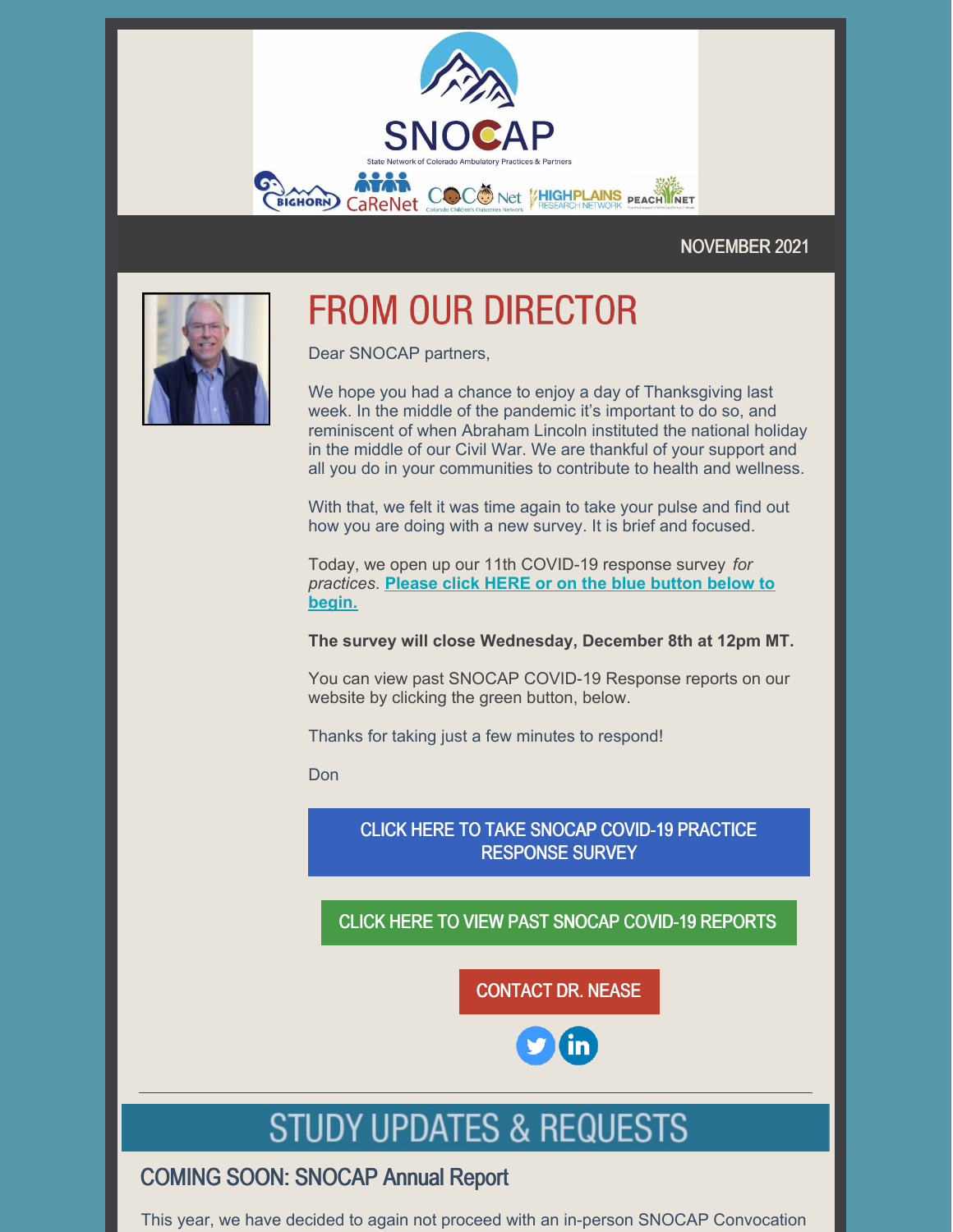event, due to the ever-changing nature and safety concerns related to COVID-19.

Instead, this year we will be creating an annual report, sharing what we at SNOCAP have been up to in 2021, and ways we have closely partnered with many of you; our trusted partners in this work: in practice, community, the University, and beyond.

You can be on the lookout for that in early 2022, and we will be sure to share more information in our next SNOCAP Quarterly Newsletter, projected to send in February 2022.

## ACTIV-6 Study

Are you or your practice interested in participating in a COVID-19 related study?

SNOCAP has been in touch with a team working on the ACTOV-6 project, and think it could be a fairly easy and straight-forward way respond to COVID-19 in a new way.

ACTIV-6 is a national study to find out whether certain medications approved by the U.S. Food & Drug Administration (FDA) can help people with mild-to-moderate COVID-19 feel better faster.

By participating in ACTIV-6, you will help us learn more about the best ways to treat other people with COVID-19 who have mild-to-moderate symptoms.

Learn more by clicking the purple buttons, below.

ACTIV-6 [WEBSITE](https://activ6study.org/)

VIDEO TO LEARN MORE ABOUT THE [ACTIV-6](https://youtu.be/Mn2QmGgAmrs) STUDY

### NAPCRG Annual Conference Overview:

November 19-23 brought us another fantastic NAPCRG Annual Conference; held virtually for the second year in a row. For those that are NAPCRG regulars, we missed seeing you in person and sincerely hope to spend NAPCRG 2022 in person, and out of our computer screens! Huge thanks to those involved in planning the conference, and all that were there to ensure things went off smoothly.

We had a number of SNOCAP attendees and presenters. It as wonderful to jump into a zoom room and see familiar faces and names!

In time, we will share some of the presentations from this year's conference.

## **SNOCAP SPOTLIGHT**

#### **Name and role:**

My name is Allison Sands and I am the newest business services professional in the Department of Family Medicine!

**How long have you been with the Department of Family Medicine/SNOCAP?** I joined the DFM/SNOCAP team earlier this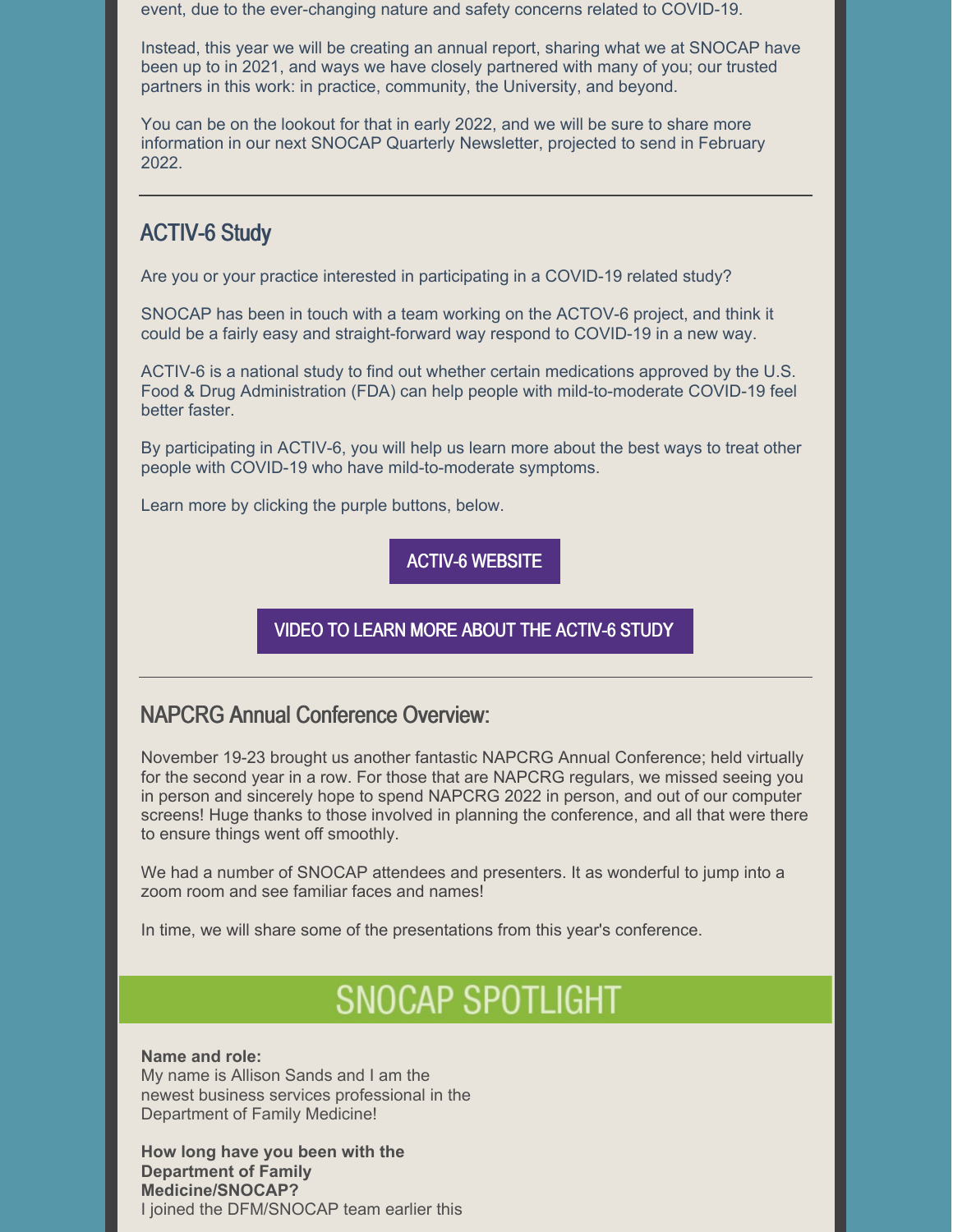month (November '21).

#### **What did you do before coming to this role?**

Before my role with the Department of Family Medicine, I was the assistant to the department head for Information Science at Drexel University in Philadelphia, PA.

#### **What originally drew you to your role with the Department of Family Medicine/SNOCAP?:**

While I loved my previous experience working in higher education, the chance to provide support in a high-impact department like family medicine stood out to me as a particularly exciting opportunity. I tailored my undergraduate research to study



women's access to health care in rural and low-income areas, so the work SNOCAP does across Colorado is of particular importance and interest to me.

#### **What will you be working on in your role within the Department of Family Medicine/SNOCAP?:**

I will be providing administrative support for SNOCAP, as well as executive support to DFM's Vice Chair for Research and Associate Vice Chair for Research.

#### **What do you most look forward to in your role with the Department of Family Medicine/SNOCAP?:**

I am looking forward to getting more involved with SNOCAP and finding new ways I can contribute to the research process in the Department of Family Medicine.

#### **What are the big things coming up for you professionally in the next few months** ?: Currently, I'm focused on integrating into my new position at DFM and figuring out my place in the department. As time goes on, I am looking forward to becoming more involved in SNOCAP.

#### **What has been one of your main successes, proudest moments, or biggest "ahha!"s recently?:**

My greatest successes recently have all revolved around my cross-country move from Delaware to Denver! My partner and I managed to drive our two very unruly cats across the country relatively unscathed, which I categorize as a huge success. I'm looking forward to finishing unpacking and settling in to the community.

#### **What is one thing everyone reading should know about you?:**

I'm a *huge* animal lover, and I foster neonatal kittens during the summer months every year. I am also a big Texas sports fan!

[CONTACT](mailto:ALLISON.R.SANDS@CUANSCHUTZ.EDU) ALLISON HERE

*~~Welcome, Allison! We are so excited to have you on board and look forward to continued work with you!~~*

## **MONTHLY MEETING**

SNOCAP Monthly Meetings are a way to connect with practices and providers across the state. We use this opportunity to showcase current and upcoming work, as well as to discuss potential work and partnerships with other researchers.